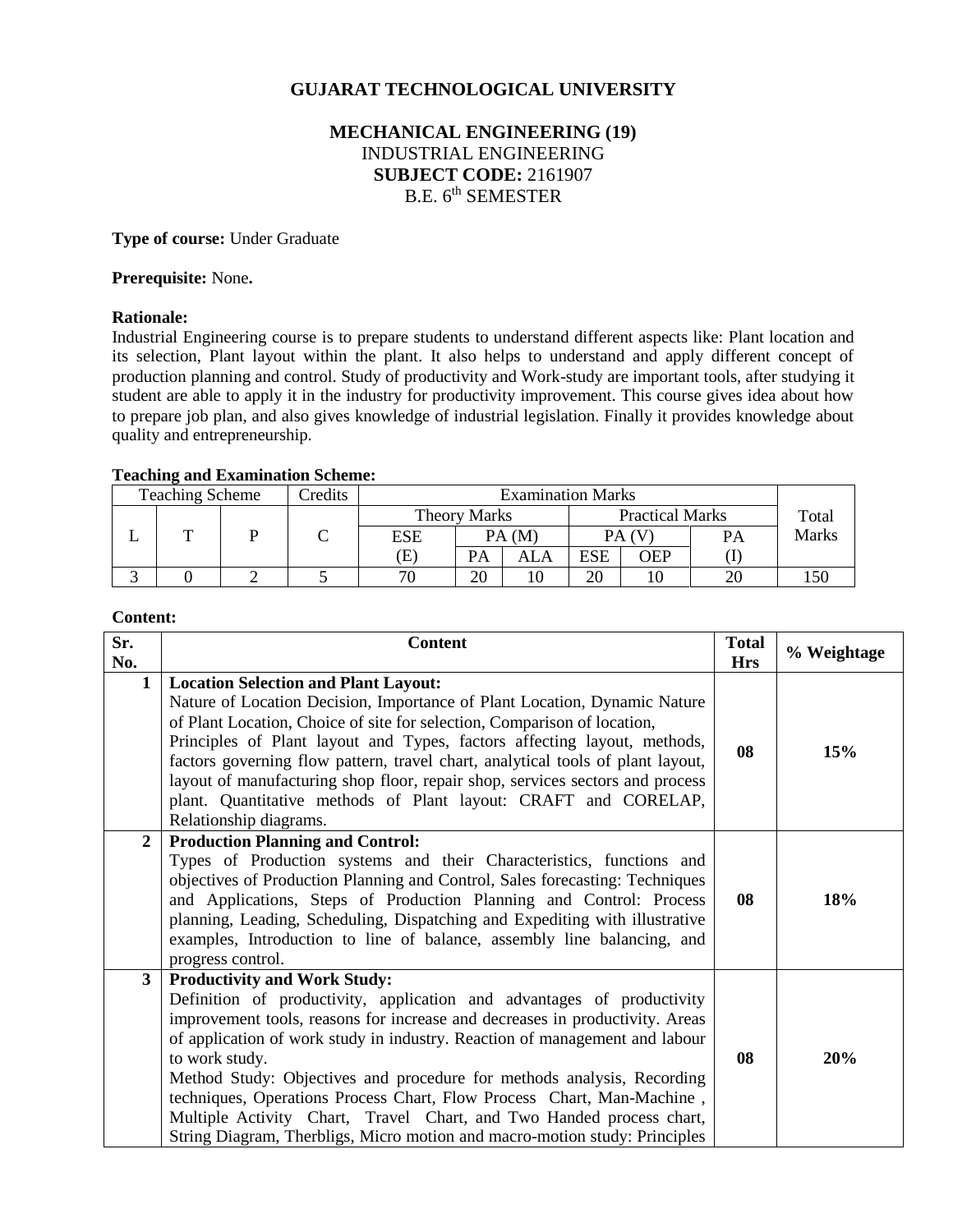|                         | of motion economy, Normal work areas and work place design.<br>Work Measurement: Objectives, Work measurement techniques - time study,<br>work sampling, pre-determined motion time standards (PMTS) Determination<br>of time standards. Observed time, basic time, normal time, rating factors,<br>allowances, and standard time. Introduction to ergonomics.                                                                                                                                                                                                                                                                                       |                |     |
|-------------------------|------------------------------------------------------------------------------------------------------------------------------------------------------------------------------------------------------------------------------------------------------------------------------------------------------------------------------------------------------------------------------------------------------------------------------------------------------------------------------------------------------------------------------------------------------------------------------------------------------------------------------------------------------|----------------|-----|
| $\overline{\mathbf{4}}$ | <b>Job Evaluation and Wage Plan:</b><br>Objective, Methods of job evaluation, job evaluation procedure, merit rating<br>(Performance appraisal), method of merit rating, wage and wage incentive<br>plans.                                                                                                                                                                                                                                                                                                                                                                                                                                           | 0 <sub>5</sub> | 10% |
| 5                       | <b>Industrial Legislation:</b><br>Need for Industrial legislation, Factories act 1948, Industrial dispute act 1947,<br>The Indian trade unions act 1926, Industrial employment act 1946, Payment<br>of wage act 1936, Workmen compensation act 1923, Payment of bonus act<br>1965, Employees provident fund scheme 1952.                                                                                                                                                                                                                                                                                                                             | 05             | 10% |
| 6                       | <b>Inspection and Statistical Quality Control:</b><br>Inspection – functions, types, objectives and benefits, quality control<br>principles, Concepts of quality circles, Total quality management, Quality<br>assurance, Quality audit, Basic Concept ISO 9000, ISO 14000 and QS 9000,<br>Six sigma: Concept, Principle, Methodology, Scope, Advantage and<br>limitations.<br>SQC Concept, variable and attributes, normal distribution curves and its<br>property charts for variable and attributes and their applications and<br>interpretation (analysis) process capability. Acceptance sampling, sampling<br>plans, OC curves and AOQ curves. | 08             | 20% |
| 7                       | <b>Entrepreneurship:</b><br>Concept, product identification, infrastructure facilities, preparation of project<br>report, sources of industrial finance, Resources allocation, Government<br>incentives to entrepreneurs.                                                                                                                                                                                                                                                                                                                                                                                                                            | 03             | 07% |

# **Suggested Specification table with Marks (Theory):**

| <b>Distribution of Theory Marks</b> |                |                |                |                |         |  |  |
|-------------------------------------|----------------|----------------|----------------|----------------|---------|--|--|
| <b>R</b> Level                      | <b>U</b> Level | <b>A</b> Level | <b>N</b> Level | <b>E</b> Level | C Level |  |  |
| 10                                  |                |                | 10             | 10             |         |  |  |

# **Legends: R: Remembrance; U: Understanding; A: Application, N: Analyze and E: Evaluate C: Create and above Levels (Revised Bloom's Taxonomy)**

Note: This specification table shall be treated as a general guideline for students and teachers. The actual distribution of marks in the question paper may vary slightly from above table.

# **Reference Books:**

- 1. Manufacturing Organisation and Management, Harold Amrine, John Ritchey, Moodie, Kmec, 6ht Ed., Pearson
- 2. Production System, Planning, Analysis and Control By J.L. Riggs  $3<sup>rd</sup>$  ed. Wiley
- 3. Production and Operations Management By R. Panneerselvam, PHI Private Ltd.,
- 4. Industrial Engineering and Production Management Martand Telsang S Chand & company.
- 5. Industrial Engineering and Production Management by Banga and Sharma, Khanna Publishers.
- 6. Industrial Engineering and Management by Dr. B. Kumar Khanna Publishers
- 7. Work study by International Labour Organisation, ILO